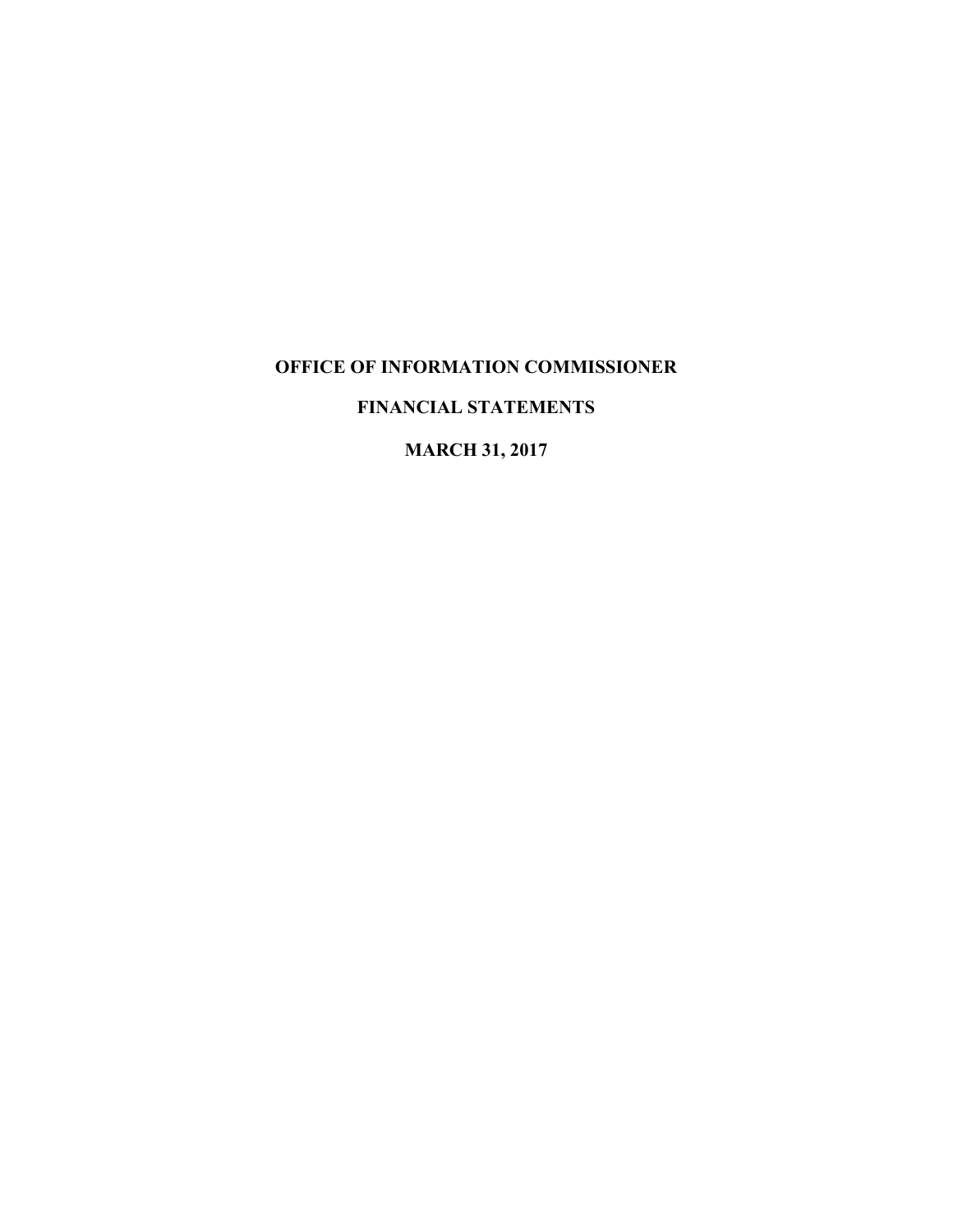

#### **Management's Responsibility for the Financial Statements**

These financial statements have been prepared by management, who are responsible for the reliability, integrity and objectivity of the information provided. The preparation of financial statements necessarily involves using management's best estimates and judgments, where appropriate.

Management is responsible for maintaining a comprehensive system of accounting records, internal controls, policies and management practices, designed to provide reasonable assurance that transactions are properly authorized and in compliance with legislation, assets are safeguarded, and reliable financial information is available on a timely basis.

The Information Commissioner is responsible for ensuring that management fulfills its responsibility for financial reporting and internal controls. The Information Commissioner meets periodically with management to discuss matters relating to financial reporting, internal control and audits. The financial statements have been approved by the Information Commissioner and have been examined by the Office of the Auditor General.

The accompanying Independent Auditor's Report is presented herein.

Ms. Gitanjali S. Gutierrez Information Commissioner

17 July 2018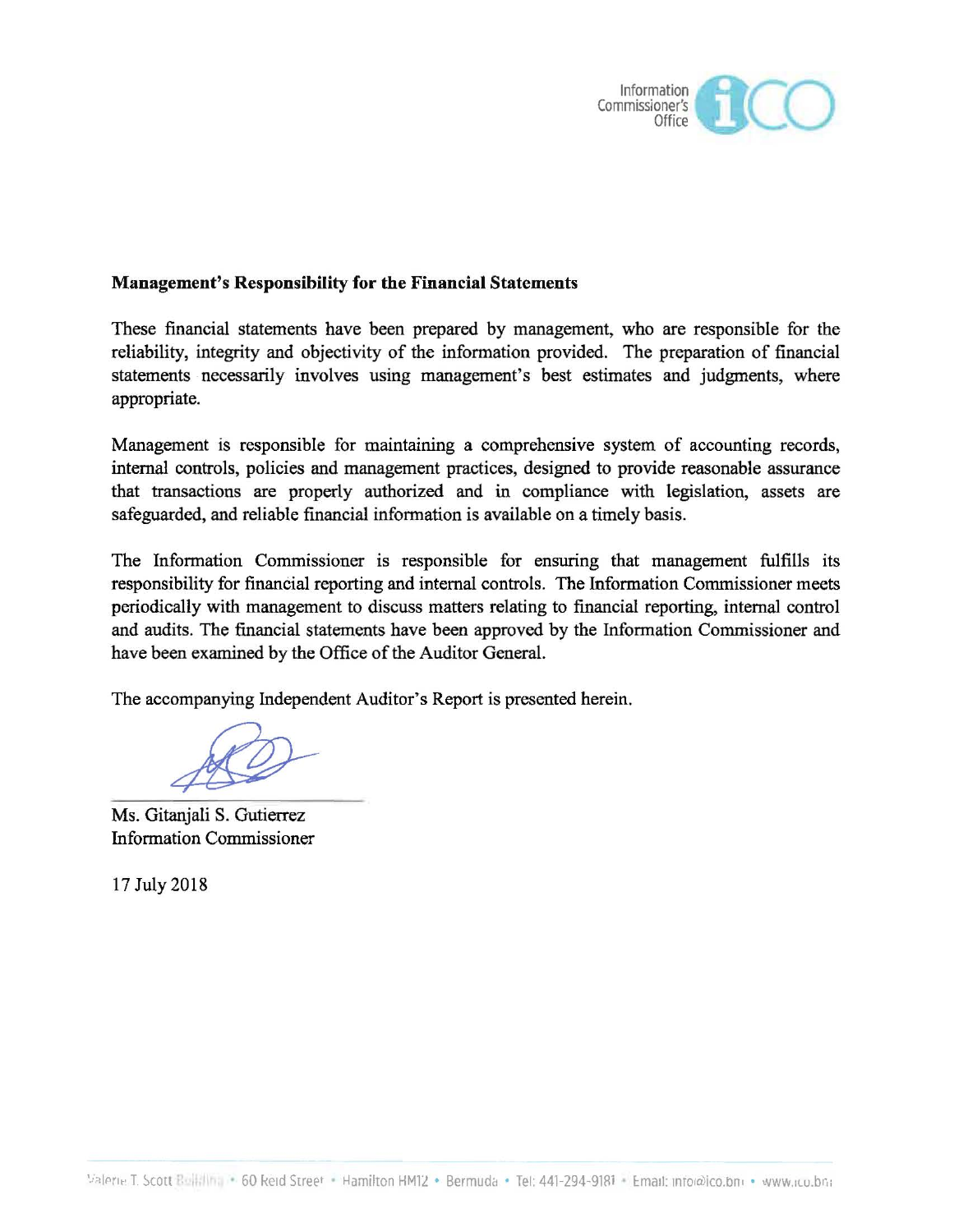

# *Office of the Auditor General*

Reid Hall 3 Reid Street Hamilton HM 11, Bermuda

Tel: (441) 296-3148<br>Fax: (441) 295-3849 (441) 295-3849 Email: oag@oagbermuda.bm Website: www.oagbermuda.bm

## INDEPENDENT AUDITOR'S REPORT

To The Speaker of the House of Assembly

I have audited the accompanying financial statements of the Office of Information Commissioner, which comprise the statement of financial position as at March 31, 2017, and the statements of operations and change in net debt for the year then ended, and a summary of significant accounting policies and other explanatory information.

#### **Management's Responsibility for the Financial Statements**

Management is responsible for the preparation and fair presentation of these financial statements in accordance with public sector accounting standards generally accepted in Bermuda and Canada and for such internal control as management determines is necessary to enable the preparation of financial statements that are free from material misstatement, whether due to fraud or error.

#### **Auditor's Responsibility**

My responsibility is to express an opinion on these financial statements based on my audit. I conducted my audit in accordance with auditing standards generally accepted in Bermuda and Canada. Those standards require that I comply with ethical requirements and plan and perform the audit to obtain reasonable assurance about whether the financial statements are free from material misstatement.

An audit involves performing procedures to obtain audit evidence about the amounts and disclosures in the financial statements. The procedures selected depend on the auditor's judgment, including the assessment of the risks of material misstatement of the financial statements, whether due to fraud or error. In making those risk assessments, the auditor considers internal control relevant to the entity's preparation and fair presentation of the financial statements in order to design audit procedures that are appropriate in the circumstances, but not for the purpose of expressing an opinion on the effectiveness of the entity's internal control. An audit also includes evaluating the appropriateness of accounting policies used and the reasonableness of accounting estimates made by management, as well as evaluating the overall presentation of the financial statements.

I believe that the audit evidence I have obtained is sufficient and appropriate to provide a basis for my audit opinion.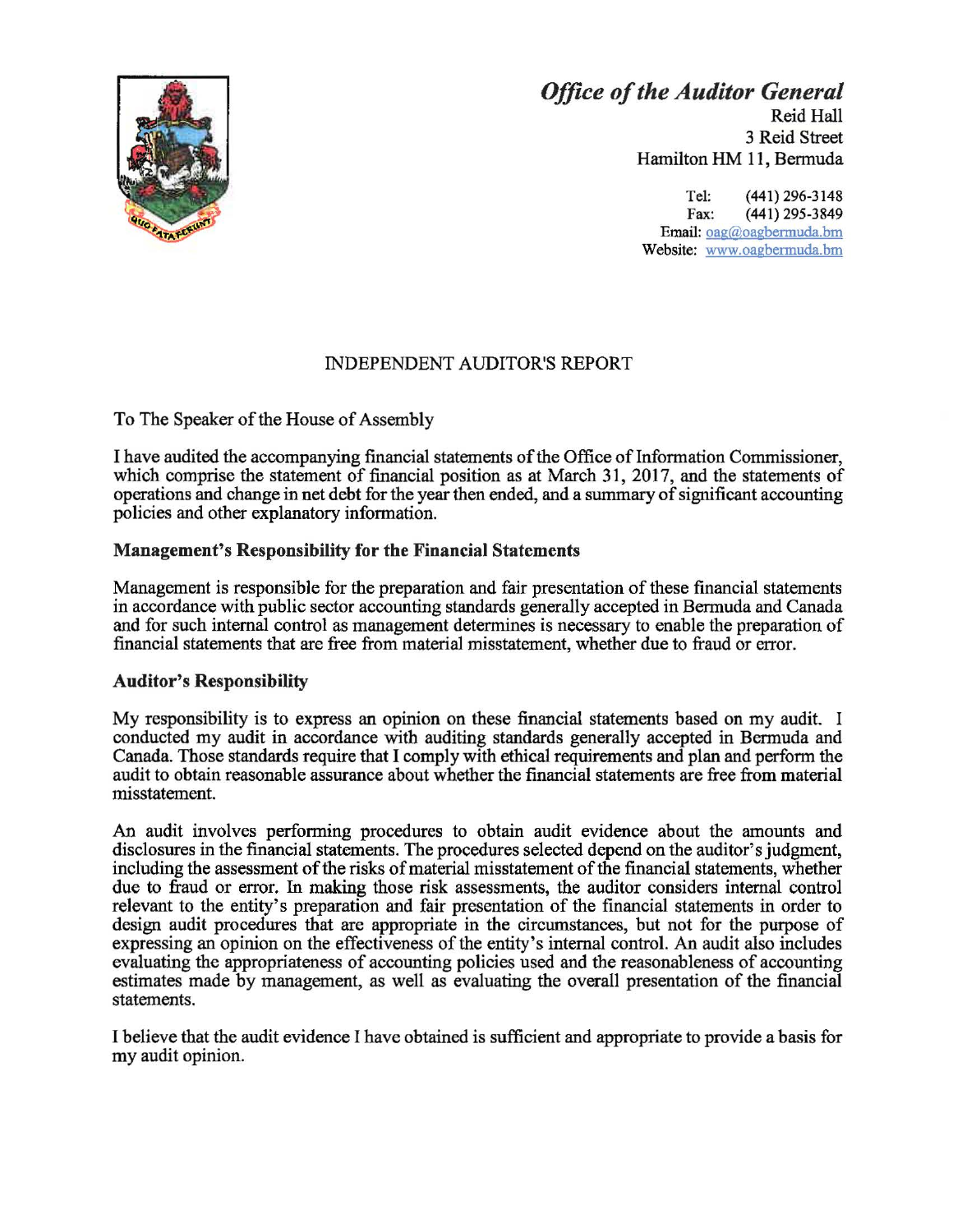**Opinion** 

In my opinion, the financial statements present fairly, in all material respects, the financial position of the Office of Information Commissioner as at March 31, 2017, and the results of its operations and changes in its net debt for the year then ended in accordance with public sector accounting standards generally accepted in Bermuda and Canada.

Heather M.

Hamilton, Bermuda July17, 2018

Heather Thomas, CPA, CFE, CGMA Auditor General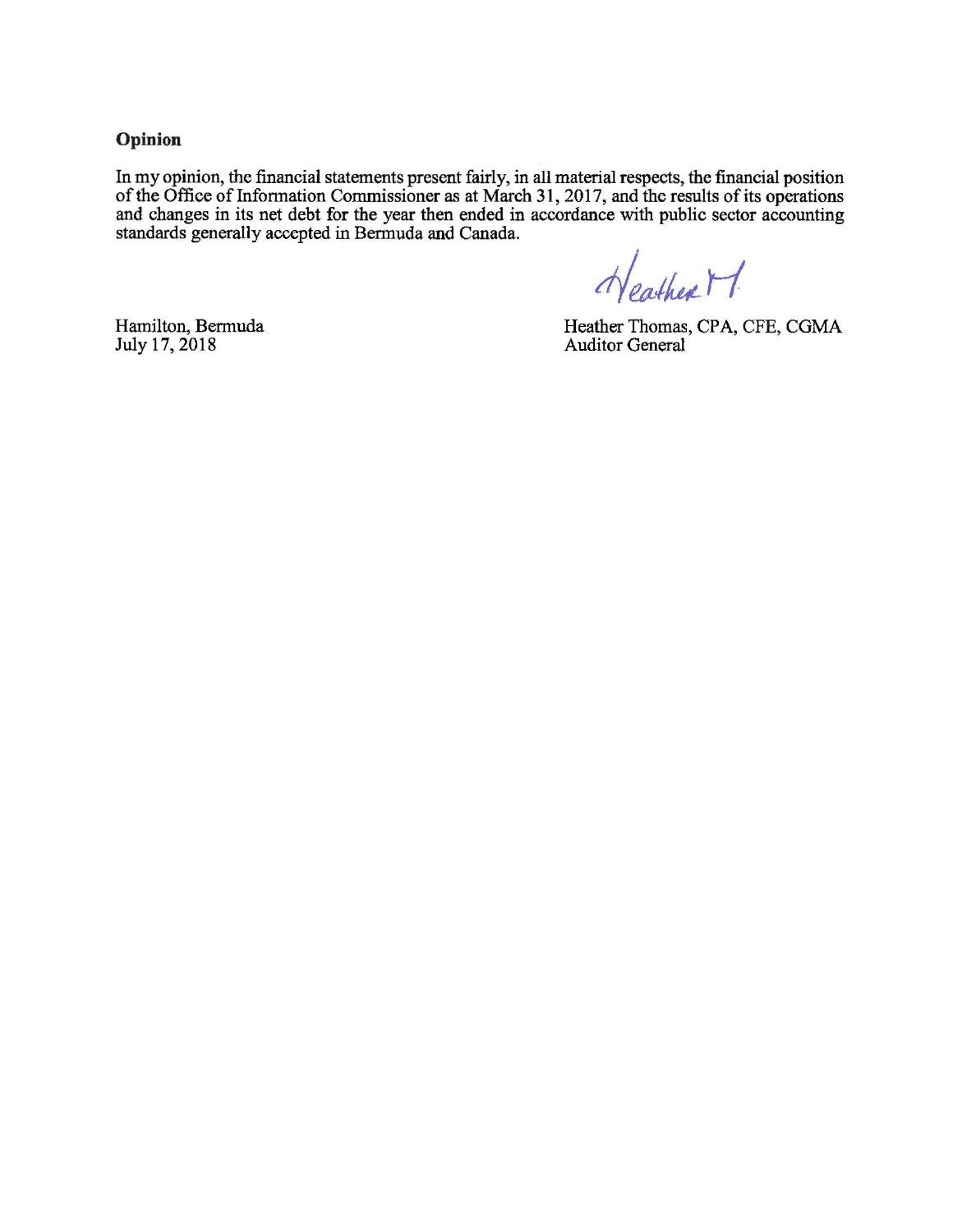## STATEMENT OF FINANCIAL POSITION

# As at March 31, 2017

|                                          | 2017      | 2016      |
|------------------------------------------|-----------|-----------|
|                                          | \$        | \$        |
| <b>FINANCIAL ASSETS</b>                  |           |           |
| Due from the Consolidated Fund (Note 4)  | 57,477    | 109,329   |
| <b>LIABILITIES</b>                       |           |           |
| Accounts payable and accrued liabilities | 102,506   | 135,484   |
| Obligation under capital lease (Note 7)  | 3,168     | 5,299     |
|                                          | 105,674   | 140,783   |
| <b>NET DEBT</b>                          | (48, 197) | (31, 454) |
| <b>NON-FINANCIAL ASSETS</b>              |           |           |
| Tangible capital assets (Note 5)         | 46,621    | 28,095    |
| Prepaid expenses                         | 1,576     | 3,359     |
|                                          | 48,197    | 31,454    |
| <b>ACCUMULATED SURPLUS (DEFICIT)</b>     |           |           |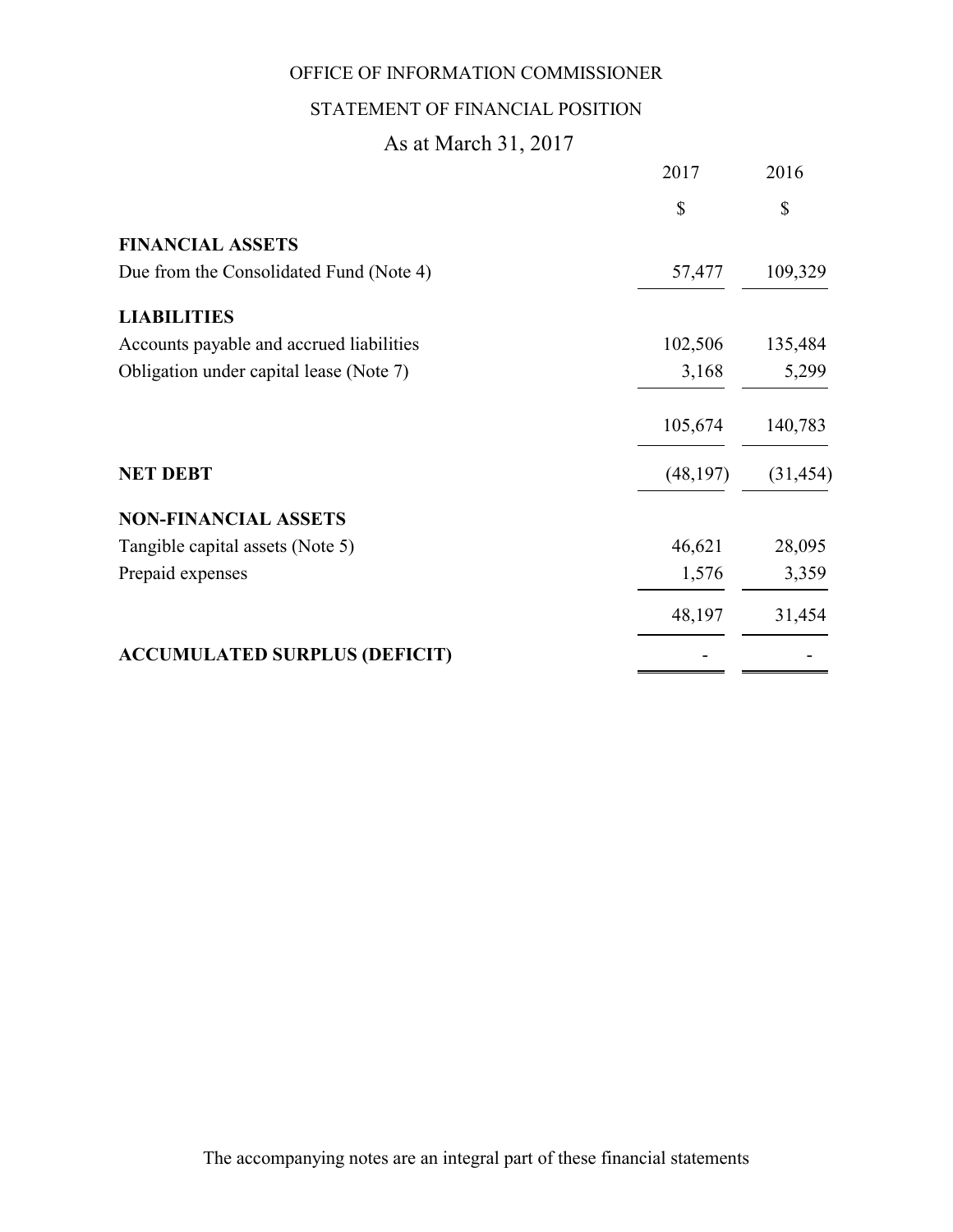# STATEMENT OF OPERATIONS

## FOR THE YEAR ENDED MARCH 31, 2017

|                                                                                                                                                                                                                                                                                                                              | 2017<br>$\mathsf{\$}$<br><b>Budget</b><br>(Note 3)                                               | 2017<br>\$<br>Actual                                                                                                      | 2016<br>\$<br>Actual                                                                                                 |
|------------------------------------------------------------------------------------------------------------------------------------------------------------------------------------------------------------------------------------------------------------------------------------------------------------------------------|--------------------------------------------------------------------------------------------------|---------------------------------------------------------------------------------------------------------------------------|----------------------------------------------------------------------------------------------------------------------|
| <b>REVENUES</b>                                                                                                                                                                                                                                                                                                              |                                                                                                  |                                                                                                                           |                                                                                                                      |
| <b>Operating Appropriation</b><br>Capital Appropriation (Note 5)                                                                                                                                                                                                                                                             | 864,273                                                                                          | 713,101<br>26,768                                                                                                         | 522,012<br>(29, 736)                                                                                                 |
|                                                                                                                                                                                                                                                                                                                              | 864,273                                                                                          | 739,869                                                                                                                   | 492,276                                                                                                              |
| <b>EXPENSES</b>                                                                                                                                                                                                                                                                                                              |                                                                                                  |                                                                                                                           |                                                                                                                      |
| Salaries and employee benefits<br>Professional services<br>Training and travel<br>Pension benefits (Note 6)<br><b>Equipment purchases</b><br>Advertising and promotion<br>Repairs and maintenance<br>Materials and supplies<br>Amortization of tangible capital assets (Note 5)<br>Other<br>Rent<br>Communications<br>Energy | 602,744<br>100,725<br>32,000<br>2,304<br>30,000<br>42,000<br>20,000<br>3,000<br>11,500<br>20,000 | 486,350<br>54,041<br>52,348<br>36,317<br>17,890<br>16,218<br>15,097<br>9,785<br>8,242<br>7,293<br>5,016<br>3,500<br>1,004 | 337,446<br>78,603<br>1,960<br>23,887<br>23,204<br>2,862<br>978<br>25,983<br>1,641<br>223<br>18,863<br>3,730<br>2,632 |
|                                                                                                                                                                                                                                                                                                                              | 864,273                                                                                          | 713,101                                                                                                                   | 522,012                                                                                                              |
| <b>OPERATING SURPLUS</b>                                                                                                                                                                                                                                                                                                     |                                                                                                  | 26,768                                                                                                                    | (29, 736)                                                                                                            |
| Acquisition of tangible capital assets (Note 5)                                                                                                                                                                                                                                                                              |                                                                                                  | (26,768)                                                                                                                  | (29, 736)                                                                                                            |
| <b>ANNUAL SURPLUS</b>                                                                                                                                                                                                                                                                                                        |                                                                                                  |                                                                                                                           |                                                                                                                      |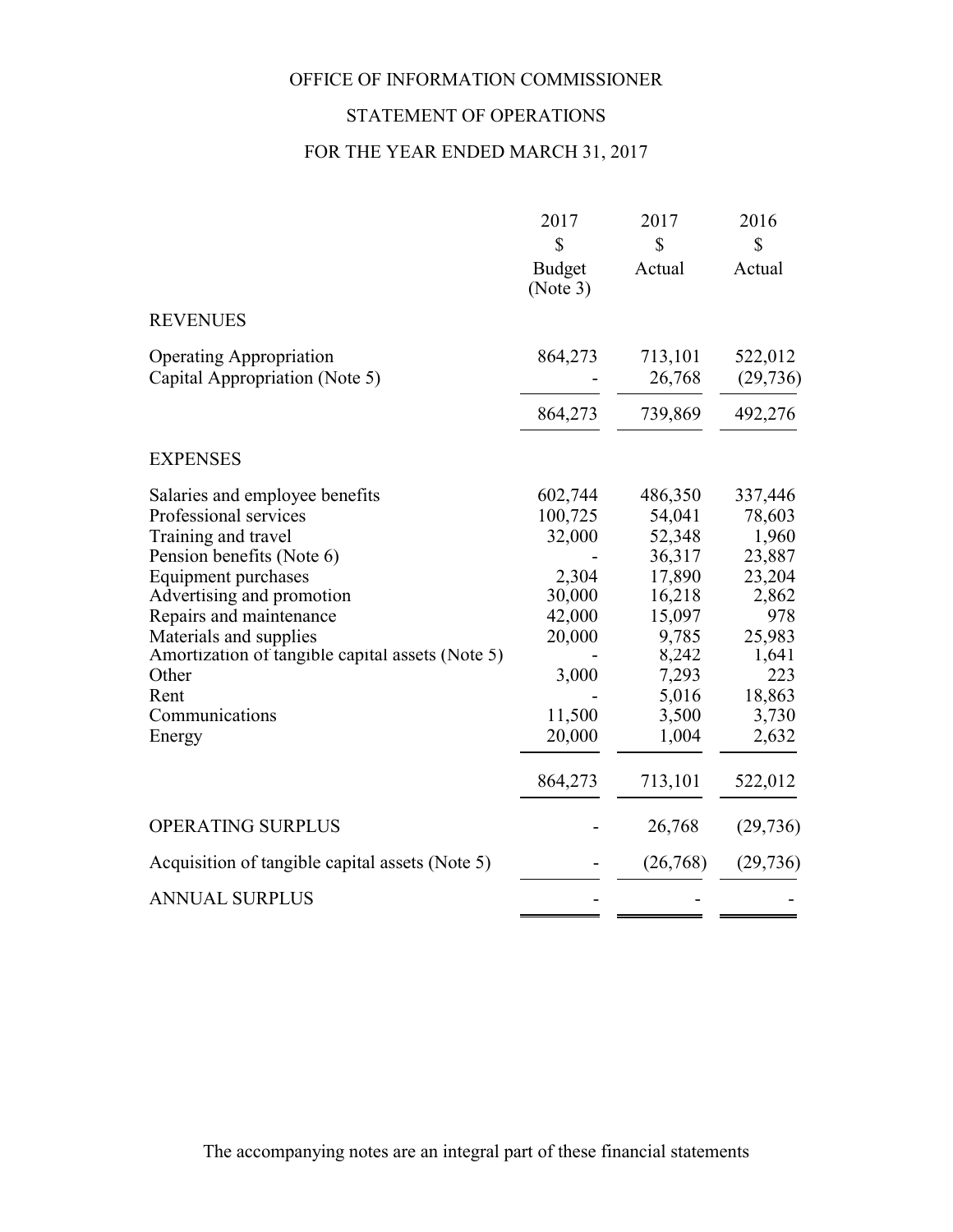# OFFICE OF INFORMATION COMMISSIONER STATEMENT OF CHANGE IN NET DEBT FOR THE YEAR ENDED MARCH 31, 2017

|                                                  | 2017<br>\$ | 2016<br>\$ |
|--------------------------------------------------|------------|------------|
| <b>ANNUAL SURPLUS</b>                            |            |            |
| Acquisition of tangible capital assets (Note 5)  | (26,768)   | (29, 736)  |
| Amortization of tangible capital assets (Note 5) | 8,242      | 1,641      |
| Change in prepaid expenses                       | 1,783      | (3,359)    |
| <b>INCREASE IN NET DEBT</b>                      | (16,743)   | (31, 454)  |
| NET DEBT, BEGINNING OF YEAR                      | (31, 454)  |            |
| NET DEBT, END OF YEAR                            | (48, 197)  | (31, 454)  |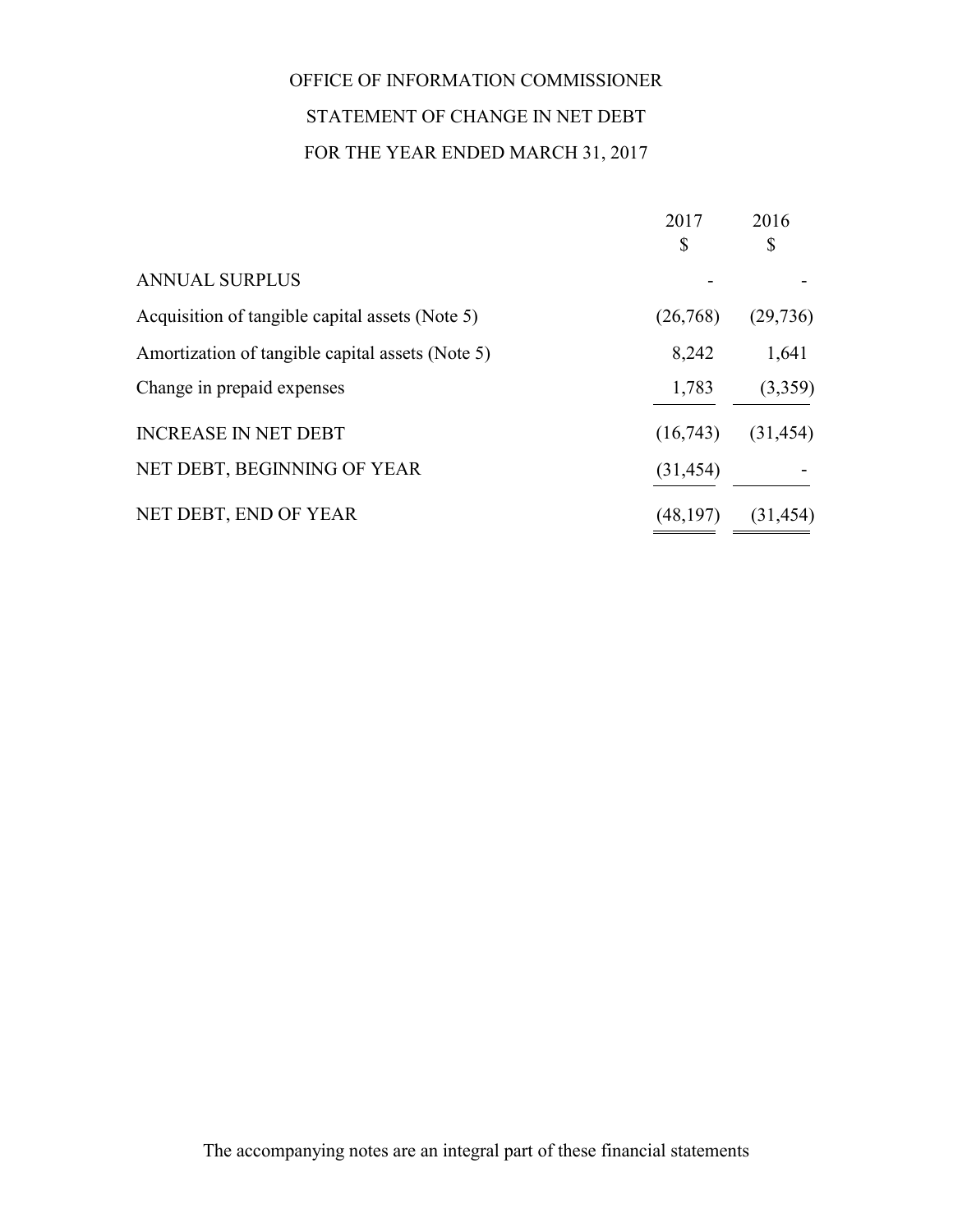#### NOTES TO THE FINANCIAL STATEMENTS

#### MARCH 31, 2017

#### 1. AUTHORITY

The Office of Information Commissioner (the "Office") was established by the Public Access to Information (the "PATI") Act 2010 (the "Act"). In accordance with the PATI Act, the Information Commissioner shall decide applications for review according to Part 6 of the Act of any decisions, or failure to decide or act by public authorities under section 43 of the Act; shall promote public access to information, including raising public awareness and understanding of the rights conferred by the Act and by providing guidance to public authorities with regard to the obligations imposed on them by the Act; and shall encourage and may enforce compliance with the proactive publication requirements in accordance with Part 2 of the Act. For the purposes of conducting reviews, the Information Commissioner may examine any record to which the Act applies and compliance with the Information Commissioner's investigations is required.

The Information Commissioner was appointed by the Governor for a period of five years commencing March 2, 2015 and may be reappointed for a further period of five years. In the exercise of her functions, the Information Commissioner shall not be subject to the direction or control of any other person or authority.

The Office was established as a public office and commenced operations on April 1, 2015.

#### 2. SUMMARY OF SIGNIFICANT ACCOUNTING POLICIES

The financial statements have been prepared for the purpose of the annual audit of the Office by the Auditor General pursuant to section  $55(4)$  of the Act.

Pursuant to the standards established by the Public Sector Accounting Board of the Chartered Professional Accountants of Canada, the Office is classified as an other government organization. These financial statements are prepared in accordance with public sector accounting standards generally accepted in Bermuda and Canada and the accounting policies considered particularly significant are as follows:

(a) Revenue

Appropriations from the Consolidated Fund are recorded when receivable.

(b) Expenses

All expenses are reported on the accrual basis of accounting. Expenses represent the costs of resources consumed during the year on the Office's operations.

(c) Tangible capital assets and amortization

Tangible capital assets are recorded at cost less accumulated amortization. The cost of a tangible capital asset consists of its purchase price and costs directly attributable to making the asset ready for its intended use. Obligation under capital lease is recorded at the present value of the minimum lease payments excluding executor cost (e.g. insurance, maintenance cost, etc.). The discount rate used to determine the present value of the lease payment is the Office's rate for incremental borrowing.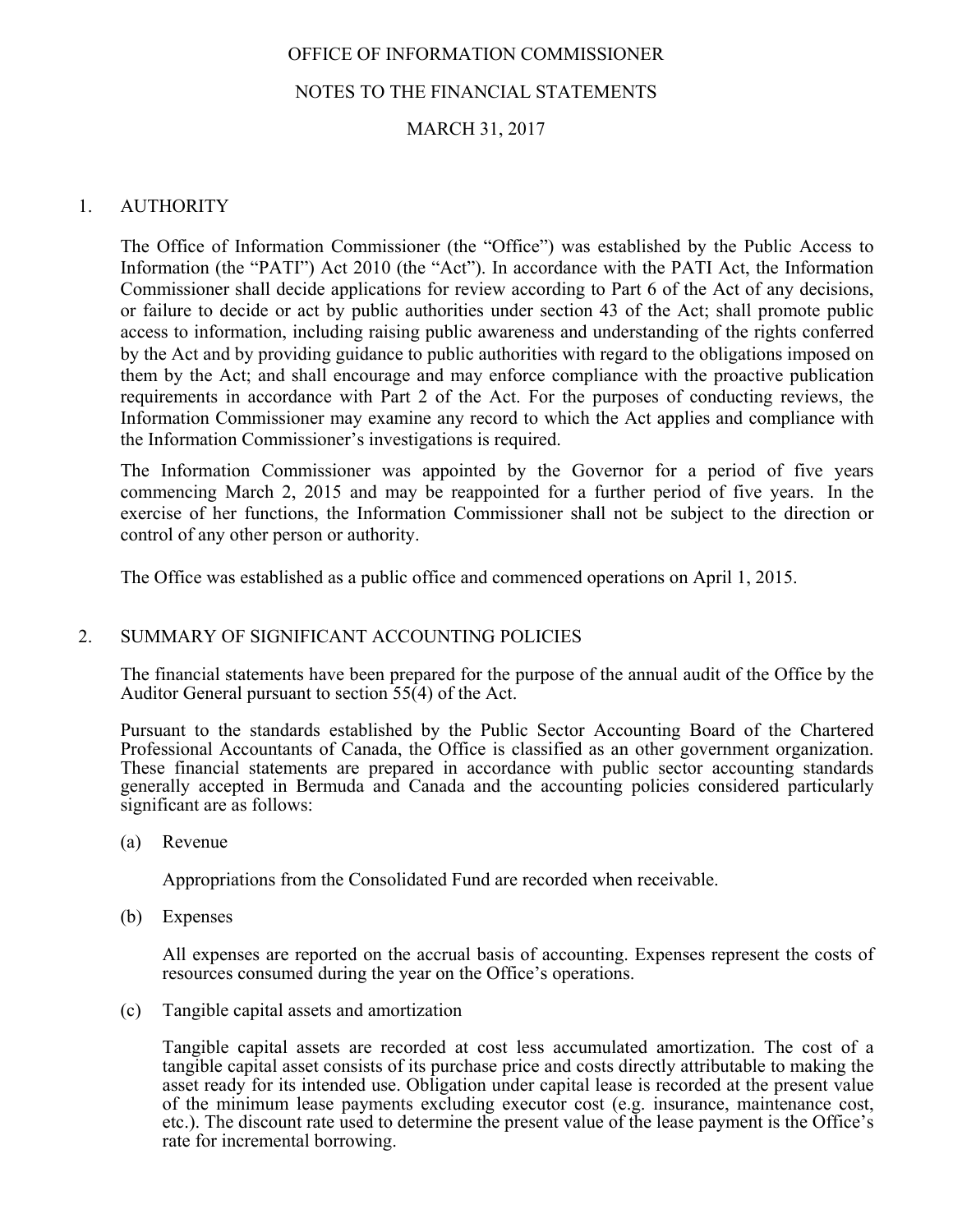#### NOTES TO THE FINANCIAL STATEMENTS

#### MARCH 31, 2017

#### 2. SUMMARY OF SIGNIFICANT ACCOUNTING POLICIES (continued)

#### (c) Tangible capital assets and amortization (continued)

Amortization is calculated on a straight-line basis over the estimated useful lives of the tangible capital assets as follows:

| Computer software      | 10 years |
|------------------------|----------|
| Furniture and fixtures | 7 years  |
| Office equipment       | 5 years  |
| Computer equipment     | 3 years  |

Tangible capital assets are reviewed for impairment whenever events or changes in circumstances indicate that the asset no longer contributes to the Office's ability to provide services, or the value of future economic benefits associated with the capital asset is less than its net book value. In either case, the cost of the tangible capital asset is reduced to reflect the decline in the asset's value. The net write-down is accounted for as an expense in the statement of operations.

#### (d) Translation of foreign currencies

Assets and liabilities in foreign currencies are translated to Bermuda dollars at rates of exchange in effect at the statement of financial position date.

Revenues and expenses are translated at the exchange rate in effect at the transaction date.

(e) Measurement uncertainty

These financial statements are prepared in accordance with public sector accounting standards generally accepted in Bermuda and Canada. These standards require management to make estimates and assumptions that affect the reported amounts of assets and liabilities and disclosure of contingent assets and liabilities, at the date of the financial statements and the reported amounts of revenues and expenses during the year. Significant areas requiring the use of estimates include the estimated useful lives of capital assets and accruals. Estimates are based on the best information available at the time of preparation of the financial statements and are reviewed annually to reflect new information as it becomes available. Actual results could differ from these estimates.

(f) Leases

Leases are classified as capital leases when substantially all the risks and rewards of ownership are transferred to the lessee. All other leases are classified as operating leases.

Operating lease payments are recognized as an expense on a straight-line basis over the lease term.

(g) Financial instruments

Financial instruments consist of due from the Consolidated Fund, accounts payable and accrued liabilities and obligation under capital lease. These financial instruments are measured at cost or amortized cost. It is management's opinion that the Office is not exposed to significant interest rate, currency or credit risks arising from these financial instruments. The carrying value of these financial instruments approximates their fair value due to their relative short-term nature.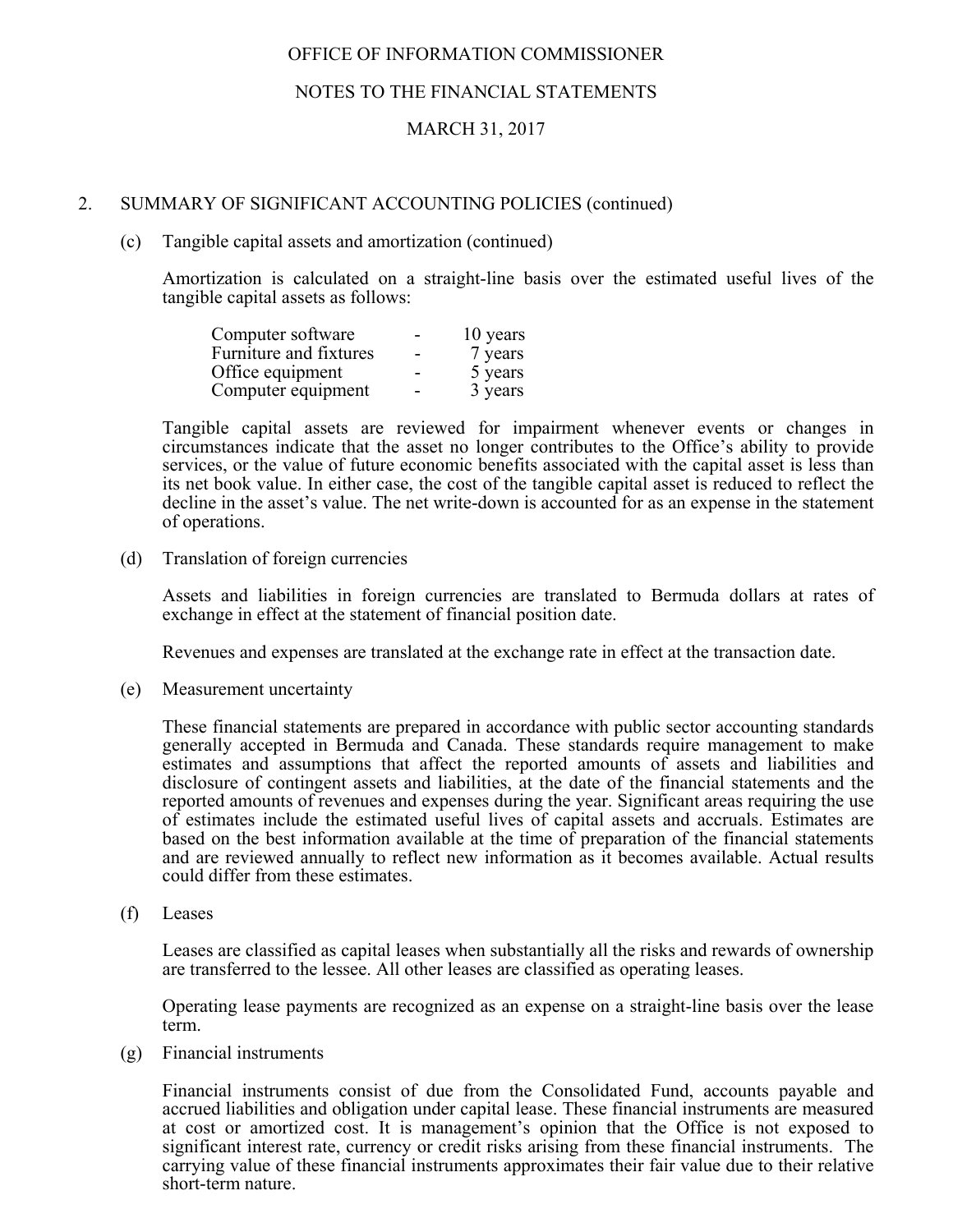#### NOTES TO THE FINANCIAL STATEMENTS

#### MARCH 31, 2017

#### 3. BUDGET AND ECONOMIC DEPENDENCE

 All funding for the operations of the Office is payable out of money appropriated by the Legislature. The annual budget estimate for the Office is included in the Government of Bermuda's estimate as voted through the annual Appropriation Act by the House of Assembly. The appropriations provide separately for operating expenses and capital acquisitions. Any unused appropriation cannot be carried forward for use in subsequent years. Accordingly, the Office is economically dependent on the Government of Bermuda.

#### 4. DUE FROM THE CONSOLIDATED FUND

All financial transactions of the Office are processed through the Consolidated Fund of the Government of Bermuda. The due from the Consolidated Fund balance represents amounts that the Consolidated Fund will process in the future on behalf of the Office.

|                                                                 | 2017<br>\$              | 2016<br>\$             |
|-----------------------------------------------------------------|-------------------------|------------------------|
| <b>OPERATING ACTIVITIES</b>                                     |                         |                        |
| Salaries and benefits paid<br>Supplies and other expenses paid  | (525,213)<br>(210, 841) | (338,064)<br>(50, 181) |
| Cash used in operating activities                               | (736, 054)              | (388, 245)             |
| <b>CAPITAL ACTIVITIES</b>                                       |                         |                        |
| Acquisition of tangible capital assets<br>Capital appropriation | (26,768)<br>26,768      | (29, 736)<br>29,736    |
|                                                                 |                         |                        |
| <b>FINANCING ACTIVITIES</b>                                     |                         |                        |
| Current year appropriation                                      | 684,202                 | 497,574                |
| (DECREASE) INCREASE IN DUE FROM<br><b>CONSOLIDATED FUND</b>     | (51, 852)               | 109,329                |
| DUE FROM CONSOLIDATED FUND,<br><b>BEGINNING OF YEAR</b>         | 109,329                 |                        |
| DUE FROM CONSOLIDATED FUND,<br><b>END OF YEAR</b>               | 57,477                  | 109,329                |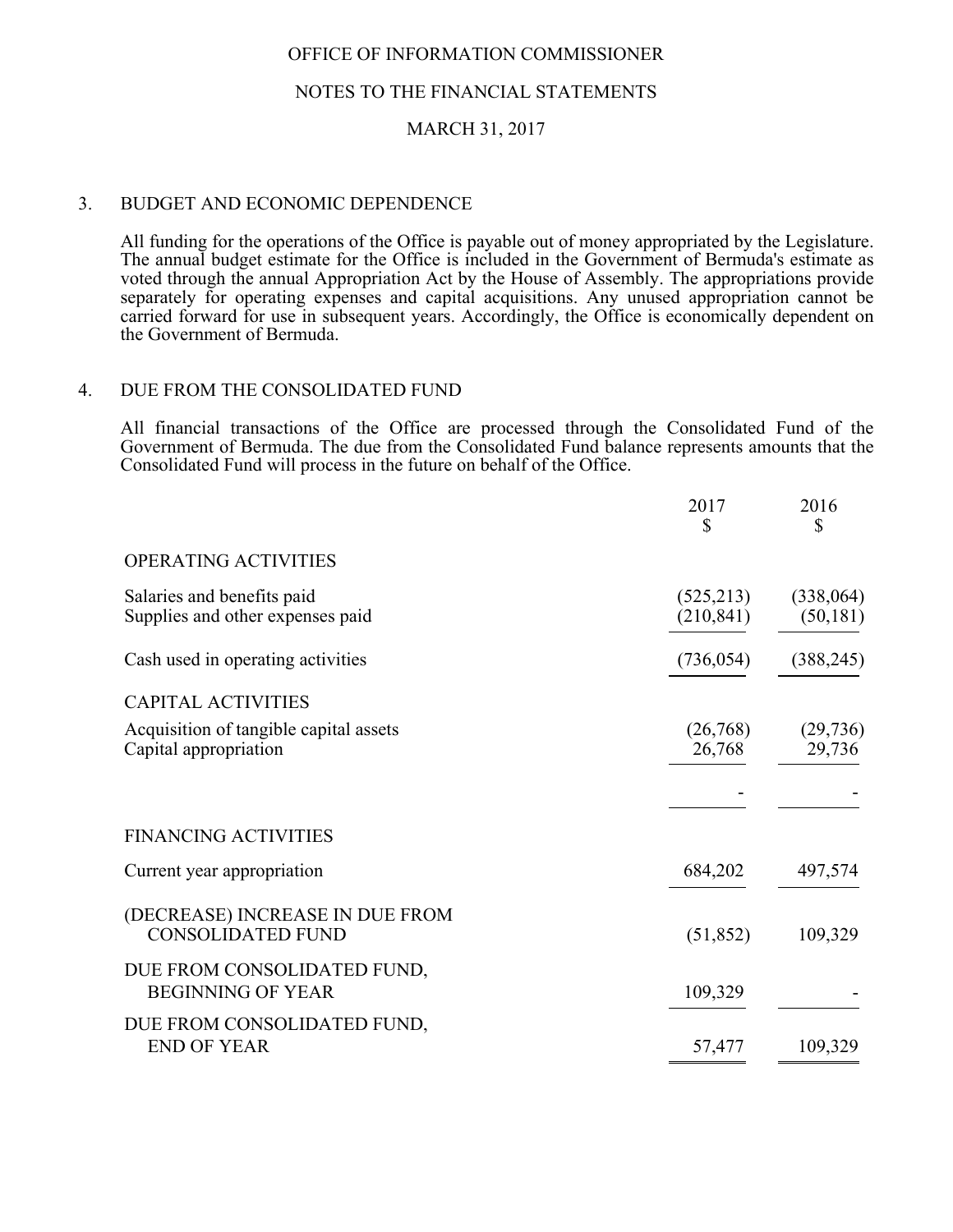# NOTES TO THE FINANCIAL STATEMENTS

# MARCH 31, 2017

## 5. TANGIBLE CAPITAL ASSETS

|                                                            |                                                     | 2017                       |                               |                            |                  |
|------------------------------------------------------------|-----------------------------------------------------|----------------------------|-------------------------------|----------------------------|------------------|
|                                                            | Office<br>Equipment<br>under capital<br>lease<br>\$ | Computer<br>Equipment<br>J | Furniture &<br>Fixtures<br>\$ | Computer<br>Software<br>\$ | Total<br>\$      |
| Opening cost<br>Additions                                  | 6,503                                               | 6,120                      | 17,113                        | 26,768                     | 29,736<br>26,768 |
| Closing cost                                               | 6,503                                               | 6,120                      | 17,113                        | 26,768                     | 56,504           |
| Opening accumulated<br>amortization<br>Annual amortization | 1,261<br>1,300                                      | 173<br>2,040               | 207<br>2,445                  | 2,457                      | 1,641<br>8,242   |
| Closing accumulated<br>amortization                        | 2,561                                               | 2,213                      | 2,652                         | 2,457                      | 9,883            |
| Net book value                                             | 3,942                                               | 3,907                      | 14,461                        | 24,311                     | 46,621           |

|                                                            | 2016                                        |                             |                               |             |
|------------------------------------------------------------|---------------------------------------------|-----------------------------|-------------------------------|-------------|
|                                                            | Office<br>Equipment<br>under<br>lease<br>\$ | Computer<br>Equipment<br>\$ | Furniture &<br>Fixtures<br>\$ | Total<br>\$ |
| Opening cost<br><b>Additions</b>                           | 6,503                                       | 6,120                       | 17,113                        | 29,736      |
| Closing cost                                               | 6,503                                       | 6,120                       | 17,113                        | 29,736      |
| Opening accumulated<br>amortization<br>Annual amortization | 1,261                                       | 173                         | 207                           | 1,641       |
| Closing accumulated<br>amortization                        | 1,261                                       | 173                         | 207                           | 1,641       |
| Net book value                                             | 5,242                                       | 5,947                       | 16,906                        | 28,095      |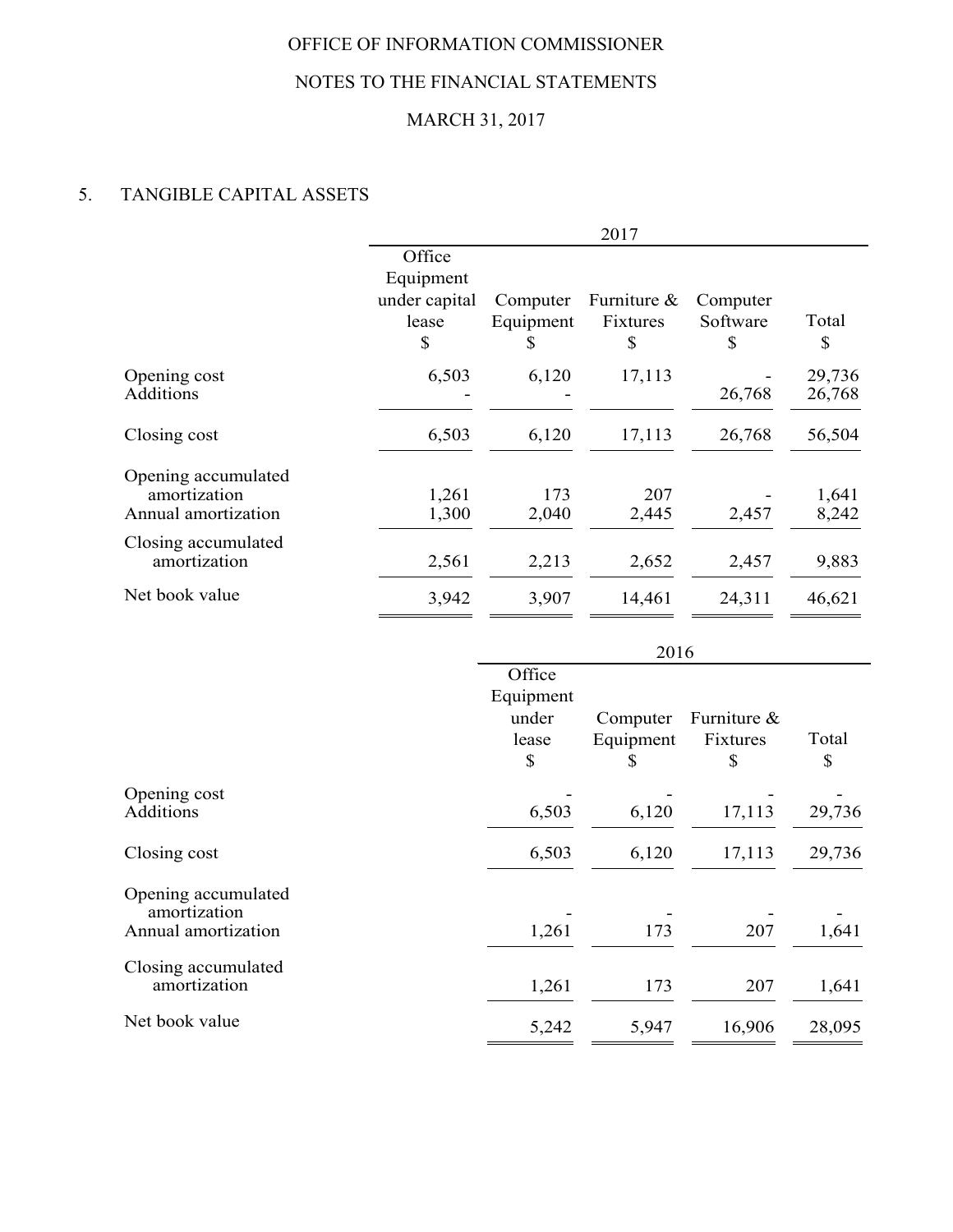#### NOTES TO THE FINANCIAL STATEMENTS

## MARCH 31, 2017

#### 6. EMPLOYEE BENEFITS

#### (a) Pension plan

 The employees of the Office are included in the Public Service Superannuation Fund (the "Fund"), which is a defined benefit plan administered by the Government of Bermuda. Contributions to the Fund are  $8\%$  (2016 –  $8\%$ ) of gross salary and they are matched equally by the Government of Bermuda. The employer's portion of contributions for the year was \$36,317 (2016 - \$23,887). The Office is not required under present legislation to make contributions with respect to actuarial deficiencies of the Fund.

#### (b) Compensated absences

Compensated absences include maternity and paternity leave, sick leave and vacation days.

 Maternity and paternity leave do not accumulate or vest and therefore an expense and liability are only recognized when extended leave is applied for and approved. There were no maternity or paternity benefits applied for or approved at year-end and therefore, no expense has been accrued in the accounts.

 Sick leave does not accumulate or vest, and like maternity and paternity leave, an expense is recorded only when extended leave is applied for and approved. There was no extended sick leave applied for or approved at year-end and therefore, no expense has been accrued in the accounts.

Vacation days accumulate and vest and therefore a liability is accrued each year. The accrued vacation liability as of March 31, 2017 is \$20,723 (2016 - \$23,269) and is included in accounts payable and accrued liabilities.

#### 7. OBLIGATION UNDER CAPITAL LEASE

Effective August 1, 2015, the Office entered into a three-year lease for office equipment at an effective interest rate of 4%, which ownership would transfer over to the Office at the end of the lease. As at March 31, 2017, the present value of the minimum lease payments was \$3,168 (2016 - \$5,299) and has been recorded as a liability and a tangible capital asset in the financial statements. The interest expense recognized during the year was \$173 (2016 - \$140).

 $\triangle$ 

The future minimum lease payments in the ensuing fiscal years are as follows:

| 2017/2018                                           | 2,304 |
|-----------------------------------------------------|-------|
| 2018/2019                                           | 960   |
| Total minimum lease payments                        | 3,264 |
| Less: amount representing interest                  | 96    |
| Present value of net minimum capital lease payments | 3,168 |